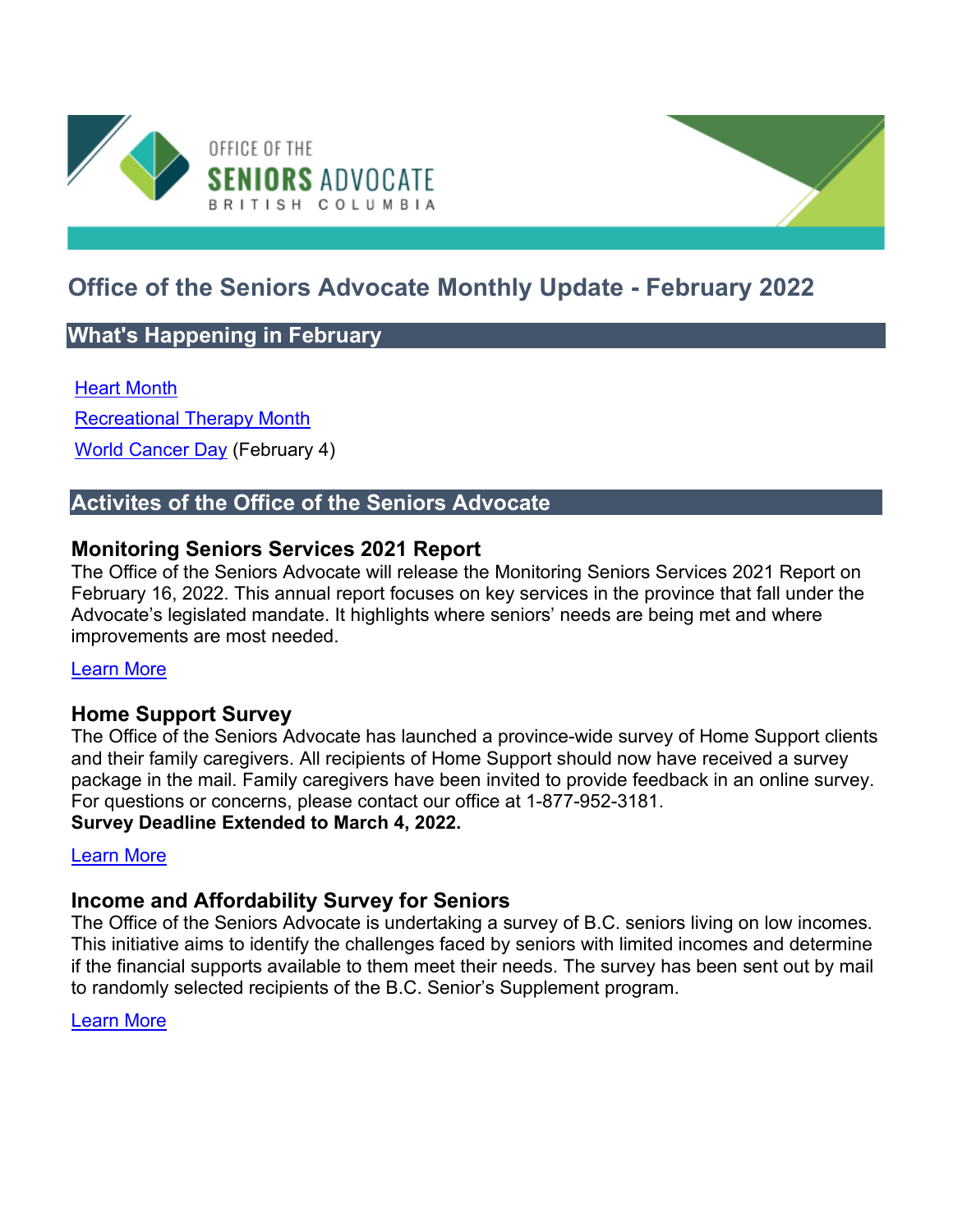# **COVID-19**

## **COVID-19 Vaccinations**

Please register for your COVID-19 booster shot now. The booster effectively strengthens and extends our protection from serious illness. To register, visit the [Get Vaccinated w](https://www2.gov.bc.ca/gov/content/covid-19/vaccine/register)ebsite. Having the BC Vaccine Card/passport does not mean you are registered with the *Get Vaccinated System*. The *Get Vaccinated* phone centre is open seven days a week, 7 am to 7 pm. To ask questions and verify your registration please call **1-833-838-2323**.

Proof of full vaccination is required to access some events, services, and business in British Columbia. This requirement applies to all people born in 2009 or earlier (12+).

#### [Learn More](https://www2.gov.bc.ca/gov/content/covid-19/vaccine/proof)

## **COVID-19 Restrictions**

A number of public health restrictions are currently in place, limiting indoor personal gatherings, planned gatherings, and events.

[Learn More](https://www2.gov.bc.ca/gov/content/covid-19/info/restrictions) 

## **Long-Term Care Update**

Visitor restrictions in B.C. long-term care homes have now eased to permit visits from both essential and designated visitors, including during outbreaks.

#### [Learn More](http://www.bccdc.ca/Health-Info-Site/Documents/Visitors_Long-Term_Care_Seniors_Assisted_Living.pdf)

As of February 2, 2022, there are 46 active outbreaks in long-term care (LTC) and assisted living (AL) facilities.

#### [Learn More](https://www.seniorsadvocatebc.ca/covid-19/covid-19-statistics/)

## **Provincial News**

## **Statements from the Provincial Health Officer and Minister of Health**

The Provincial Health Officer and the Minister of Health release regular statements that can be accessed on the [BC Government News](https://news.gov.bc.ca/) website.

# **B.C. long-term care residents are entitled to a designated visitor: Seniors**

## **Advocate**

(Vancouver Sun)

Isobel Mackenzie says in a news release that the need to limit visitors has left a majority of longterm care residents without visits from loved ones.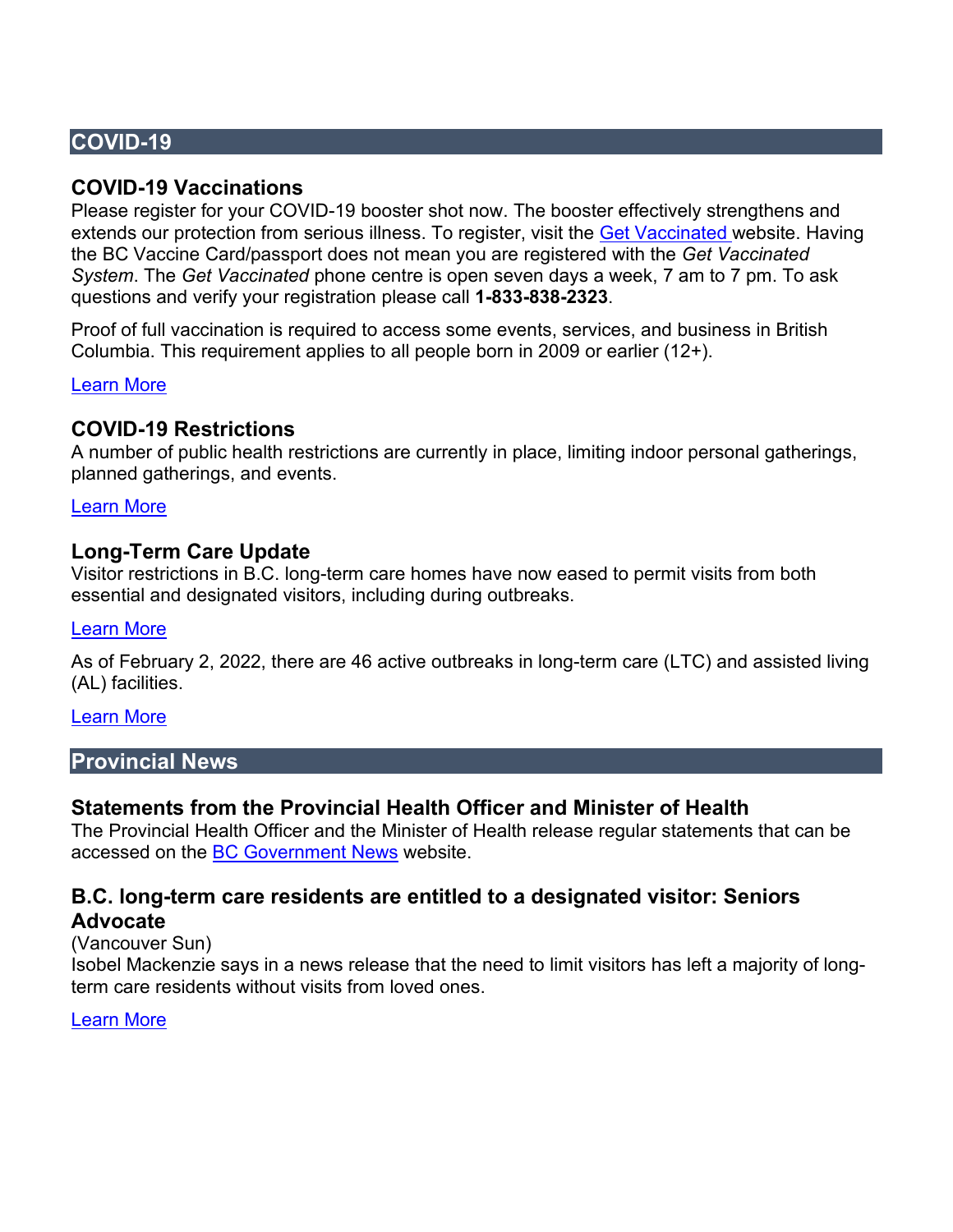# **Isobel Mackenzie: We need to get rapid tests for COVID out to B.C. seniors**

(Vancouver Sun)

Opinion: For long-term care, everyone entering who have personal contact with residents needs to be tested that day. Everyone means visitors and staff.

#### [Learn More](https://vancouversun.com/opinion/isobel-mackenzie-we-need-to-get-rapid-tests-for-covid-out-to-b-c-seniors)

## **Recent Announcements from the B.C. Government Impacting Seniors**

- Jan 5, 2022 [Home Owner Grant helps people with property taxes](https://news.gov.bc.ca/releases/2022FIN0001-000004)
- Jan 12, 2022 [BC Senior's Guide now available in Tagalog, Hindi](https://news.gov.bc.ca/releases/2022HLTH0010-000036)
- Jan 21, 2022 [More than 100 new homes open for seniors, families in Kamloops](https://news.gov.bc.ca/releases/2022AG0006-000087)
- Jan 23, 2022 [Alzheimer awareness throughout B.C.](https://news.gov.bc.ca/releases/2015HLTH0003-000073)
- Jan 25, 2022 [B.C. vaccine card extended](https://news.gov.bc.ca/releases/2022HLTH0028-000112)
- Jan 26, 2022 New affordable homes underway for seniors in Comox
- Jan 27, 2022 [Province extends free, affordable community counselling services](https://news.gov.bc.ca/releases/2022MMHA0006-000115)

## **National News**

## **Statements from the Chief Public Health Officer of Canada**

The Chief Public Health Officer of Canada releases regular statements that can be accessed on the [Government of Canada News w](https://www.canada.ca/en/news.html)ebsite.

## **Recent Announcements from the Federal Government Impacting Seniors**

- Jan 14, 2022 [Government of Canada improves digital access to mental health and substance](https://www.canada.ca/en/health-canada/news/2022/01/government-of-canada-improves-digital-access-to-mental-health-and-substance-use-resources-during-the-covid-19-pandemic.html)  [use resources during the COVID-19 pandemic](https://www.canada.ca/en/health-canada/news/2022/01/government-of-canada-improves-digital-access-to-mental-health-and-substance-use-resources-during-the-covid-19-pandemic.html)
- Jan 19, 2022 [Government of Canada makes significant investment in research to transform](https://www.canada.ca/en/institutes-health-research/news/2022/01/government-of-canada-makes-significant-investment-in-research-to-transform-public-health-for-canadians.html)  [public health for Canadians](https://www.canada.ca/en/institutes-health-research/news/2022/01/government-of-canada-makes-significant-investment-in-research-to-transform-public-health-for-canadians.html)
- Jan 19, 2022 [Statement from the Minister of Health on Alzheimer's Awareness Month](https://www.canada.ca/en/public-health/news/2022/01/statement-from-the-minister-of-health-on-alzheimers-awareness-month.html)

# **Seeking Your Opinion**

## **BC PharmaCare: Your Voice**

PharmaCare regularly reviews drugs to decide if they should provide coverage for people enrolled in PharmaCare plans. PharmaCare considers the drug's safety, how well it works and how expensive it is, among other factors. Patients, caregivers and patient groups can share their experience and opinions with the Ministry of Health by completing a Your Voice survey.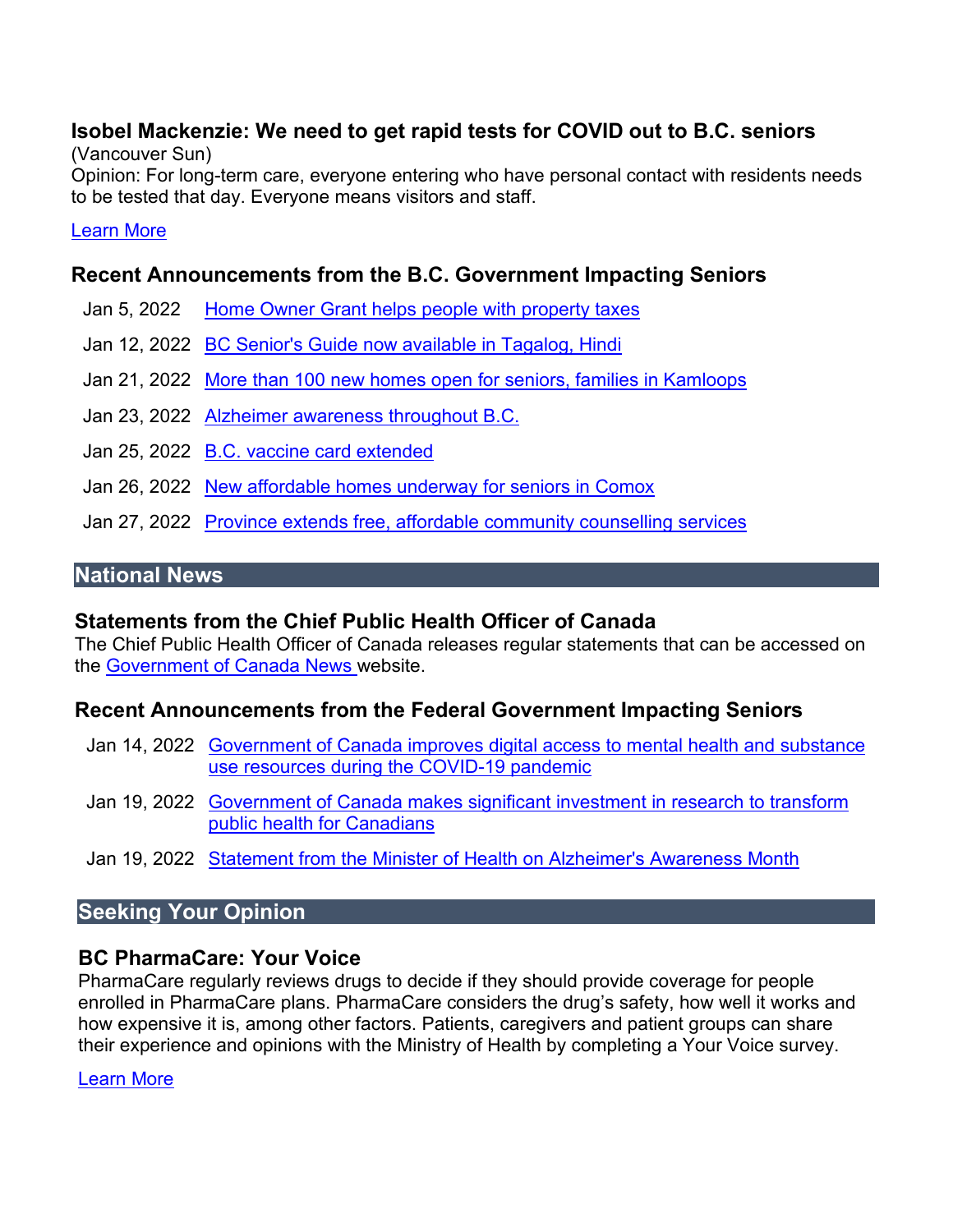# **Alzheimer Society of B.C.'s Long-Term Care Survey**

Do you have a family member living in long-term care or assisted living? The Alzheimer Society of B.C. wants to hear about your experiences with the current visitation restrictions. Take a short survey and help advocate for policies that better support people living in care.

#### [Learn More](https://www.surveymonkey.com/r/VisitationRestrictions)

## **Senior Peer Counselling of British Columbia**

Community seniors organizations across B.C. are eligible to receive free training for their seniors volunteers. Senior Peer Counselling in B.C. is seeking to help older adults troubled by loneliness, social isolation, depression, and anxiety. After completing a training course, the volunteers will be able to help address seniors' issues in their community through senior peer counselling and friendly visits or phone calls.

#### [Learn More](https://spcbc.ca/to-volunteer-as-a-peer-counsellor/)

#### **Recent Research**

## **Antibody Responses 3-5 Months Post-Vaccination with mRNA-1273 or BNT163b2 in Nursing Home Residents**

#### (Policy Options)

Nursing home residents may not have a robust response to vaccinations. This study examined SARS-CoV-2 antibody levels in nursing home residents 3-5 months after 2 doses to understand immune response to reduce risk for breakthrough infections and if booster doses are warranted

#### [Learn More](https://www.ncbi.nlm.nih.gov/pmc/articles/PMC8558841/)

## **Informal Caregivers Provide Considerable Front-Line Support In Residential Care Facilities And Nursing Homes**

#### (Health Affairs)

This study presents informal care among older adults with functional limitations across all settings, such as community, residential care or nursing home. Evidence suggests caregiver burden does not end when someone transitions to a residential care or nursing home setting, and that recent visitor bans during COVID-19 have highlighted the invisible work caregivers do to support front-line workers.

#### [Learn More](https://www.healthaffairs.org/doi/10.1377/hlthaff.2021.01239?url_ver=Z39.88-2003&rfr_id=ori:rid:crossref.org&rfr_dat=cr_pub%20%200pubmed)

#### **Evaluating the impact of a training program to support transitioning from the hospital to the community for people after stroke: a community case study** (BMC Health)

This study evaluates the impact of training physiotherapists and fitness instructors to deliver a group-based exercise program that transitions from hospital to community for stroke recovery.